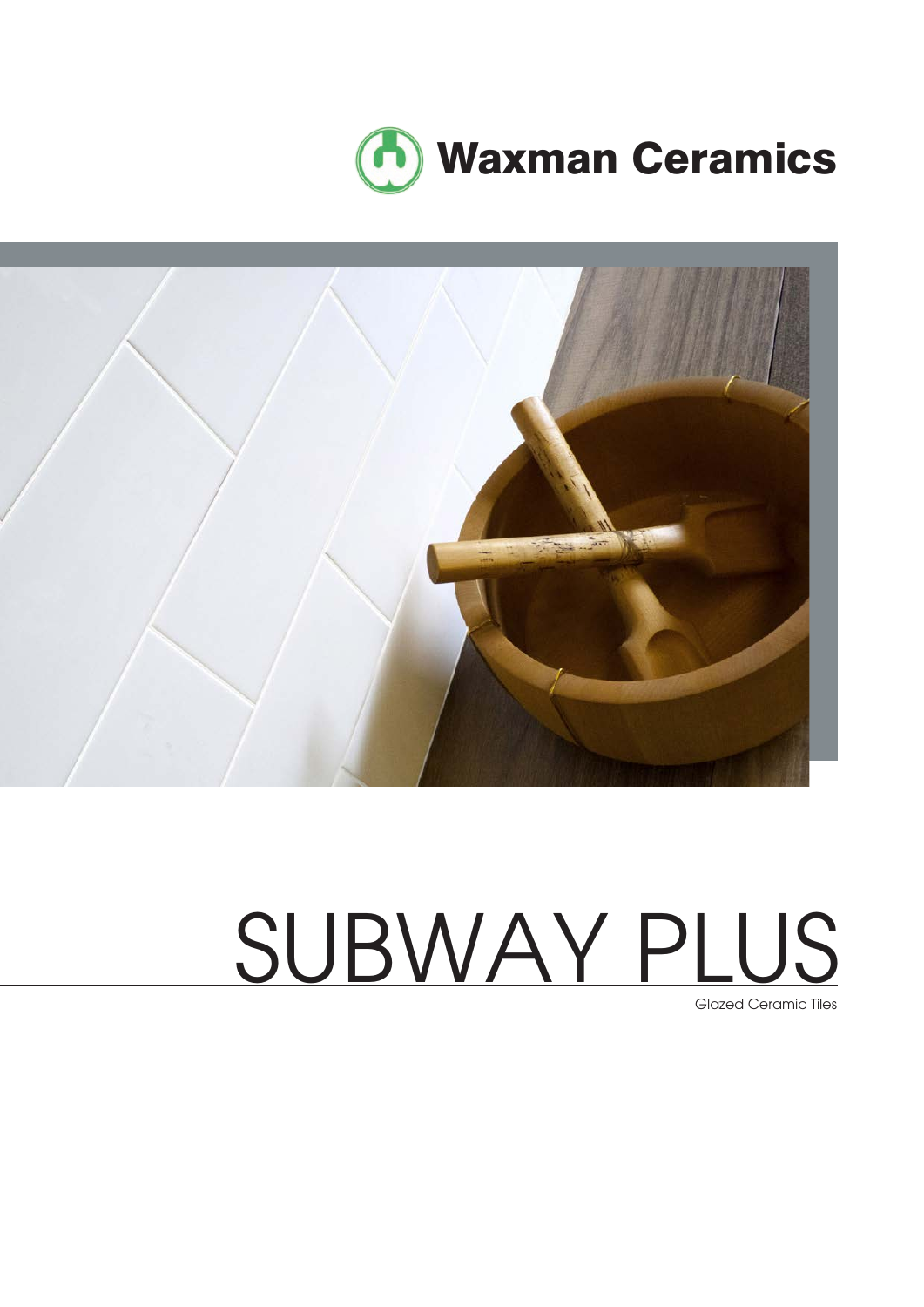## COlours

### **Lemon 10x30cm**



### **Deep Blue 10x30cm**

### **White 10x30cm**





### **Beige 10x30cm**



**Beige Matt 10x30cm**

### **Ivory 10x30cm**

### **Duck Egg 10x30cm**

### **Grey 10x30cm**

### **Linen 10x30cm**



### **Mocha 10x30cm**

### **Mocha Matt 10x30cm**

**1**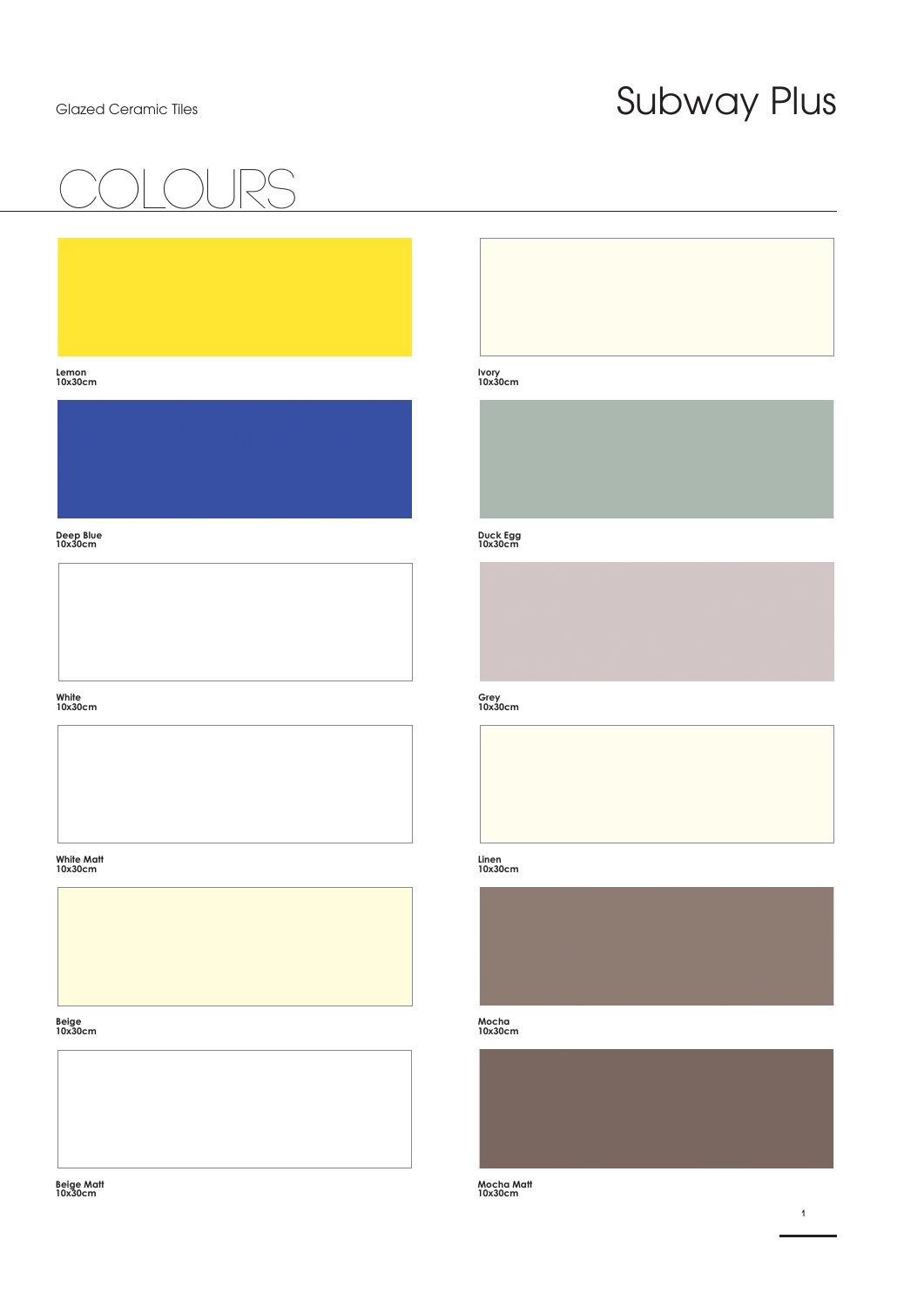## COlours

### **Orange 10x30cm**



**Black 10x30cm**



**Black Matt 10x30cm**



**Nickel 10x30cm**



**Nickel Matt 10x30cm**



### **Olive 10x30cm**

### **Stone 10x30cm**



### **Red 10x30cm**

### **Pistachio 10x30cm**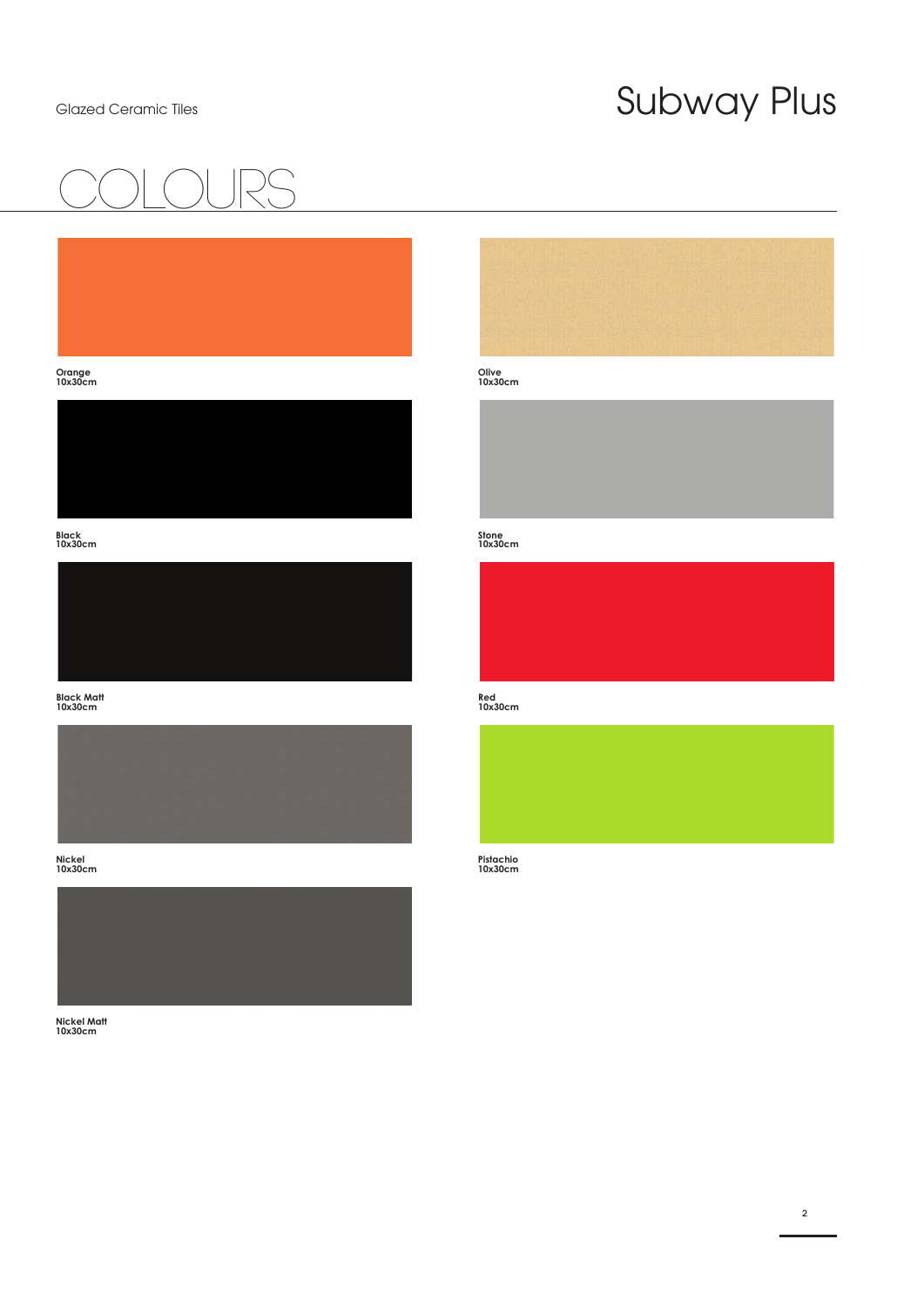## COlours

**Black - Bevelled Edge 10x30cm**



**Black Matt - Bevelled Edge 10x30cm**

**White Matt - Bevelled Edge 10x30cm**

**White - Bevelled Edge 10x30cm**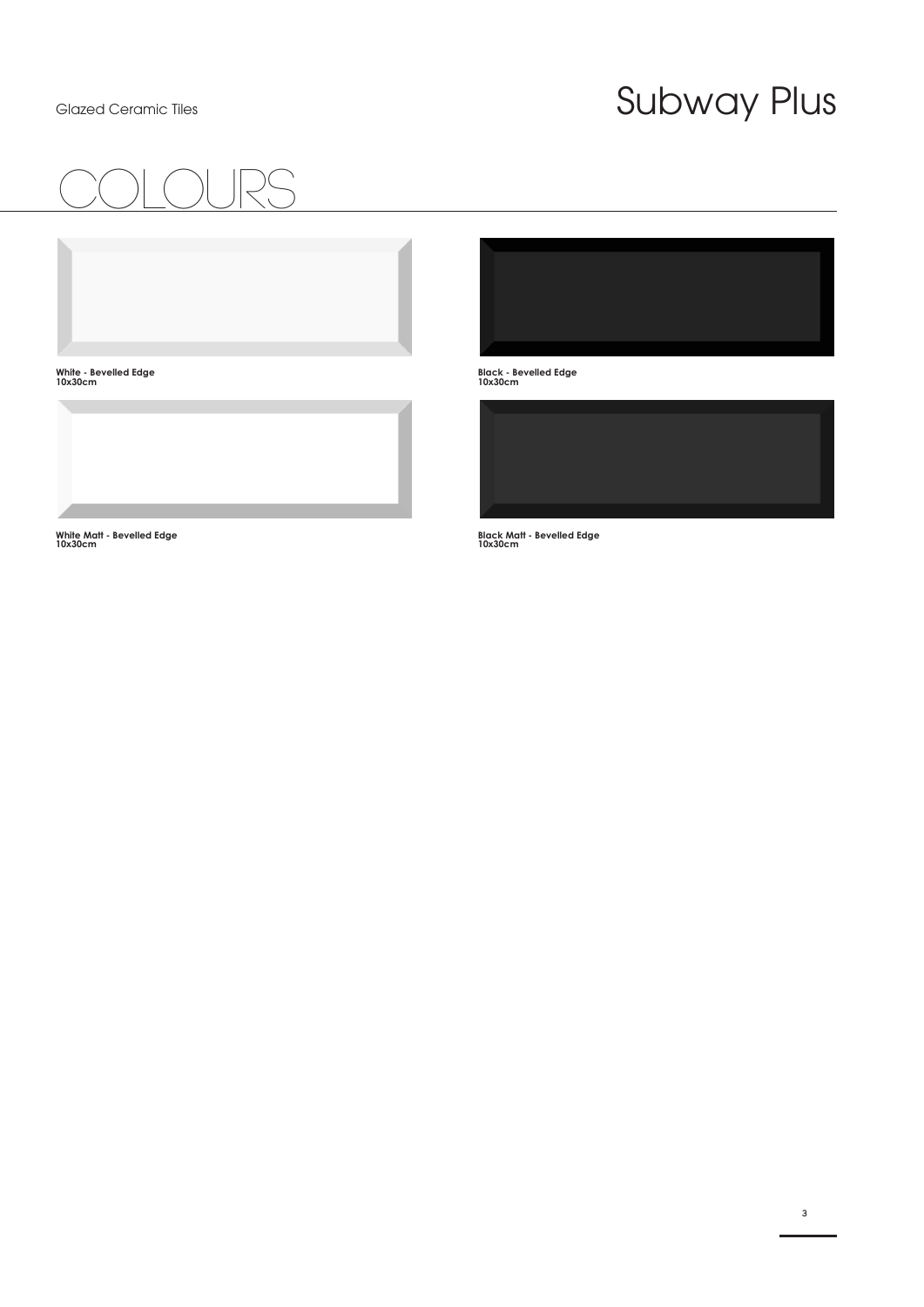

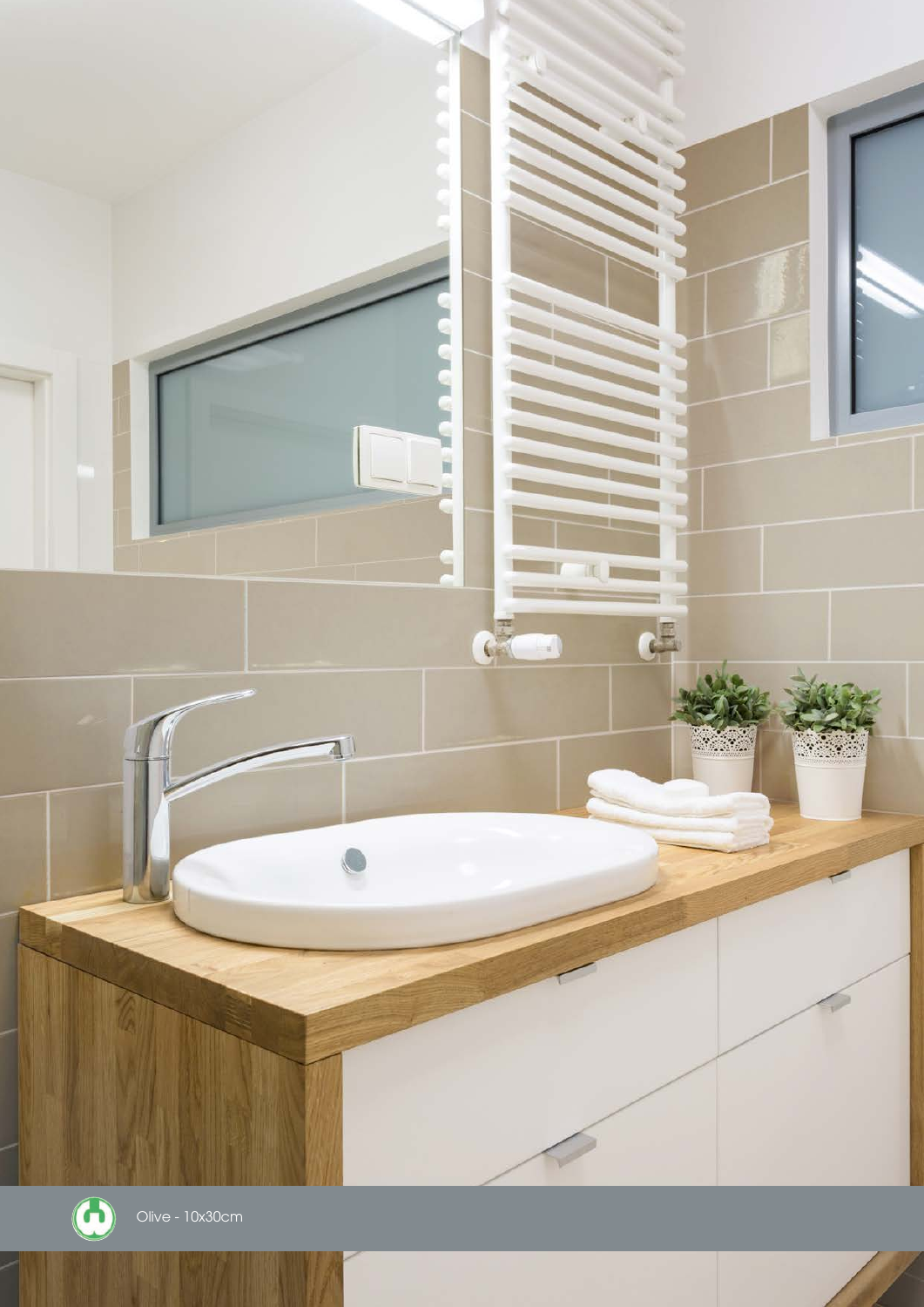

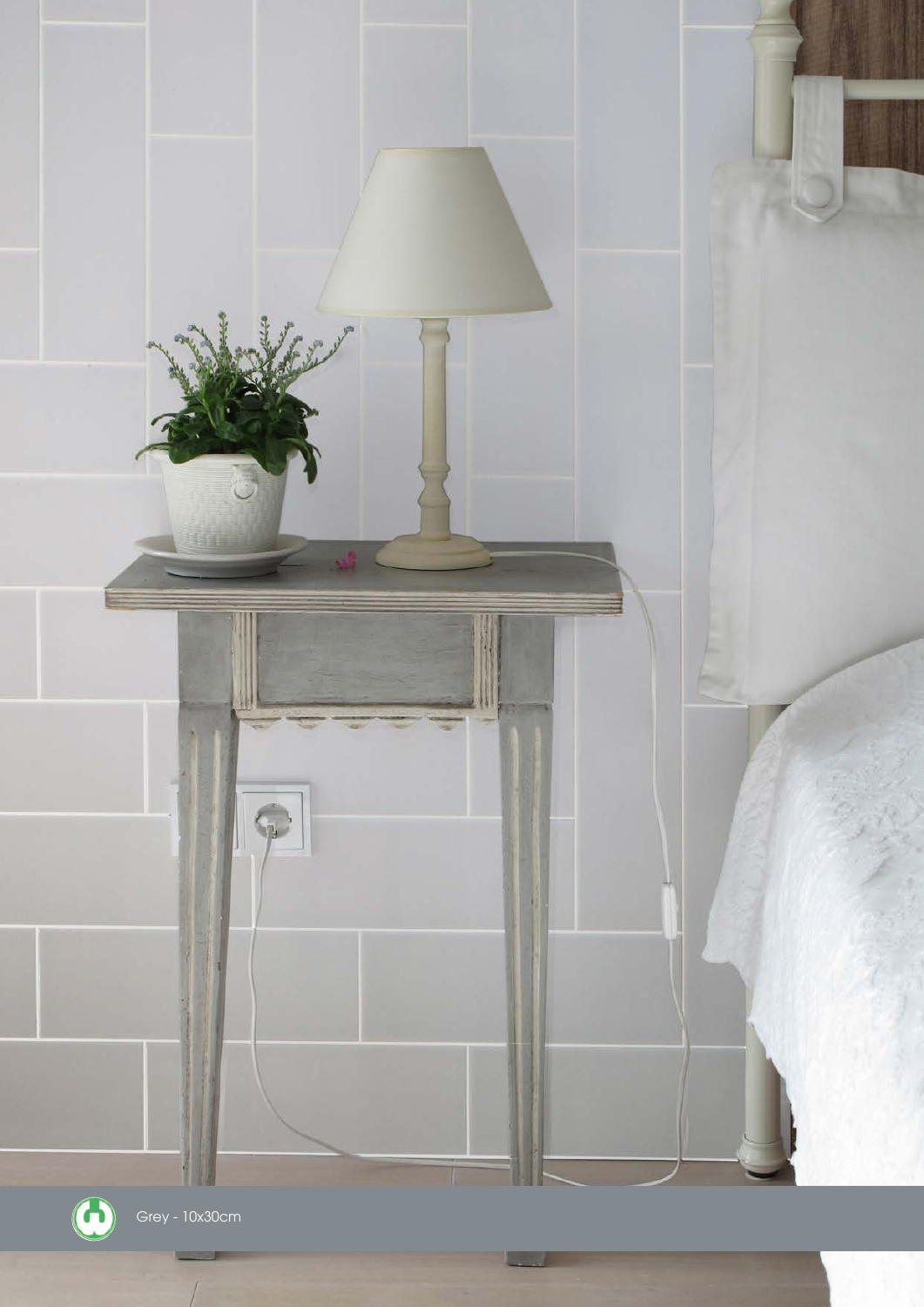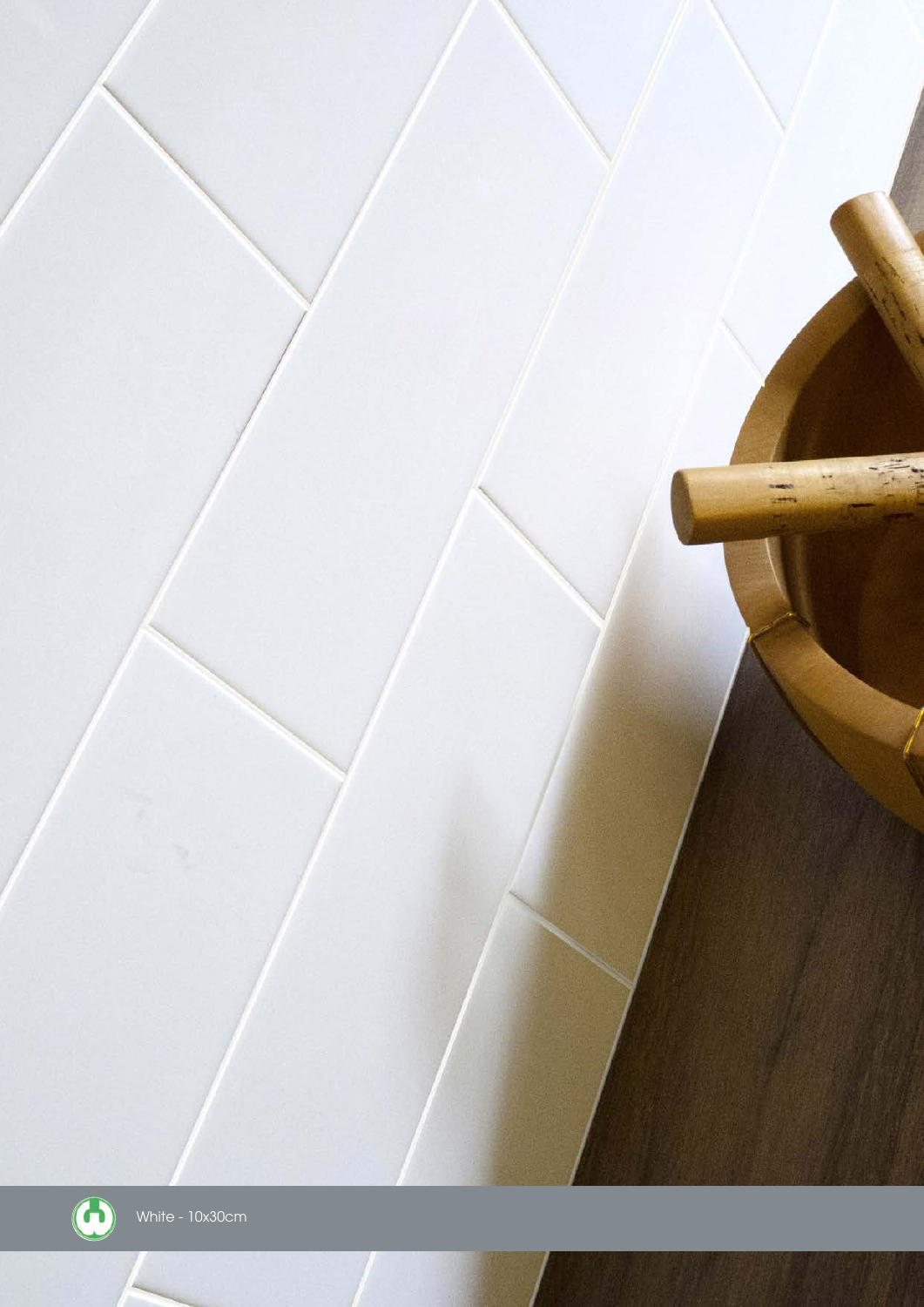## TON &

#### **Glazed Ceramic Tiles**

| Suitability | <b>Thickness</b> | Walls    |          | <b>Floors</b> |          |            | Colour         |
|-------------|------------------|----------|----------|---------------|----------|------------|----------------|
|             |                  | Internal | External | Internal      | External | Frostproof | Variation      |
| 10x30cm     | 8 <sub>mm</sub>  |          |          |               |          | No         | V <sub>1</sub> |

| Packing | Pcs / ctn | $M^2 /$ Ctn | Kg / Ctn | Ctns / Pallet | $M^2$ / Pallet |
|---------|-----------|-------------|----------|---------------|----------------|
| 10x30cm | 40        | 1.2         | 17.22    | 72            | 86.4           |